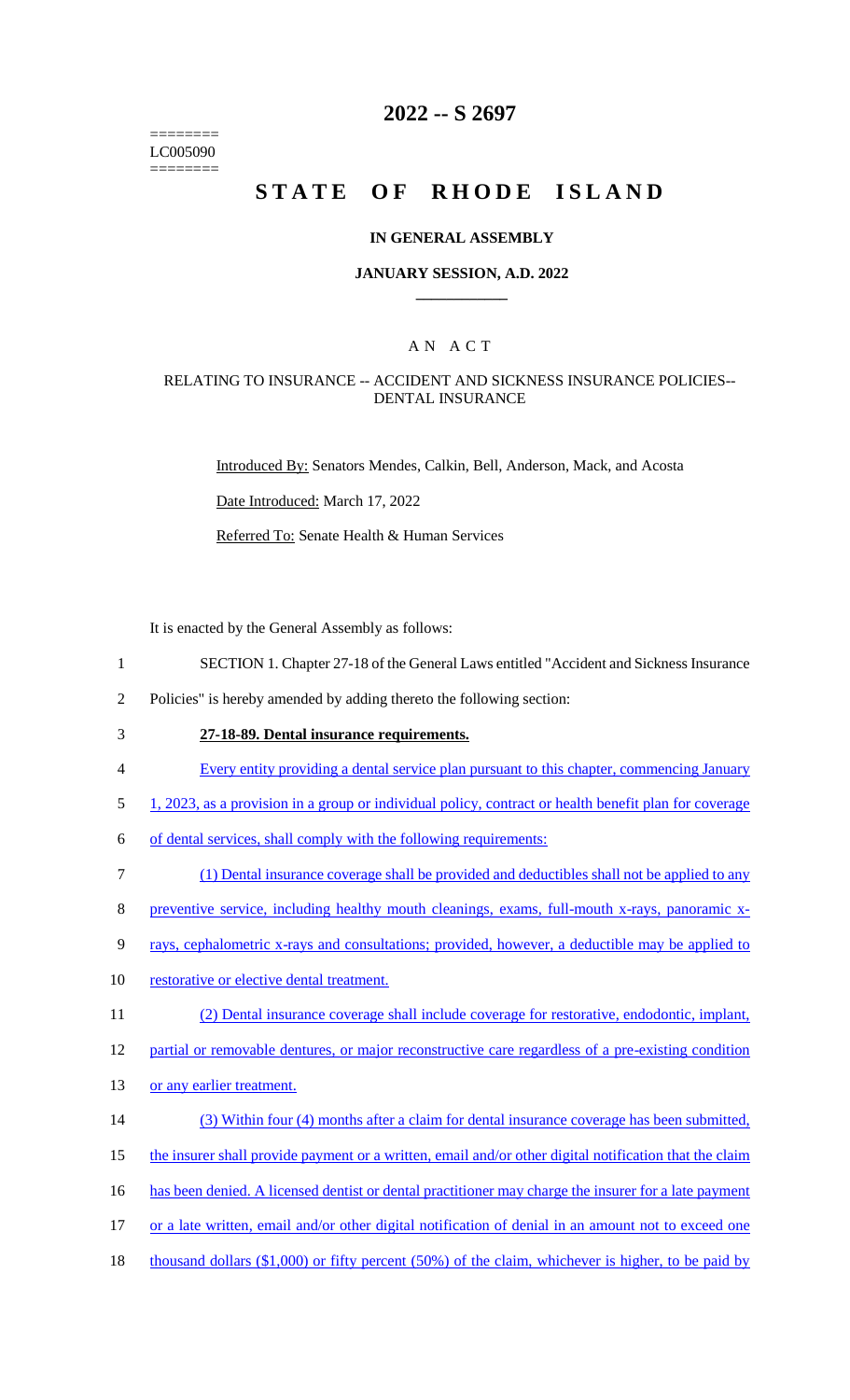1 the insurer within ninety (90) days.

| $\mathfrak{2}$ | (4) Within sixty (60) days after a pre-authorization request has been submitted, the insurer          |
|----------------|-------------------------------------------------------------------------------------------------------|
| 3              | must provide written, email and/or other digital notification that the request has been approved or   |
| 4              | denied. A licensed dentist or dental practitioner may charge the insurer for a late written, email    |
| 5              | and/or other digital notification response, to approve or deny a pre-authorization, in an amount not  |
| 6              | to exceed one thousand $(\$1,000)$ dollars or fifty percent (50%) of the requested amount, whichever  |
| 7              | is higher, to be paid by the insurer within ninety (90) days.                                         |
| 8              | (5) Dental insurance coverage shall include a rollover provision for unused benefits to their         |
| 9              | annual maximum during the current COVID-19 pandemic or any other pandemic named by the                |
| 10             | United States Centers for Disease Control and Prevention (CDC) and continuing for an additional       |
| 11             | twelve (12) months following a public announcement by the CDC and the Rhode Island department         |
| 12             | of health (DOH) that the COVID-19 pandemic or any other pandemic has ended.                           |
| 13             | (6) Insurers shall waive all deductibles during the current COVID-19 pandemic or any                  |
| 14             | other pandemic and continuing for an additional twelve (12) months following a public                 |
| 15             | announcement by the CDC and the Rhode Island department of health (DOH) that the COVID-19             |
| 16             | pandemic or any other pandemic has ended.                                                             |
| 17             | (7) Insurers shall submit an annual report to the department of health's board of examiners           |
| 18             | in dentistry, the Rhode Island office of the health commissioner (OHIC) and publicly on all media     |
| 19             | and digital platforms, entitled "the fair dental healthcare portal," that shall include the following |
| 20             | information:                                                                                          |
| 21             | (i) The exact number of non-preventive claims received;                                               |
| 22             | (ii) The number of claims denied;                                                                     |
| 23             | (iii) The insurer's net-profit after all claims have been paid;                                       |
| 24             | (iv) The total cost of all claims denied;                                                             |
| 25             | (v) All charges by dentists and dental practitioners to insurers pursuant to subsections (3)          |
| 26             | and (4) of this section; and                                                                          |
| 27             | (vi) A pdf form that may be downloaded and printed to allow a dentist or dental practitioner          |
| 28             | to submit a charge to the insurer by United States mail or via email or digitally.                    |
| 29             | SECTION 2. Chapter 27-19 of the General Laws entitled "Nonprofit Hospital Service                     |
| 30             | Corporation" is hereby amended by adding thereto the following section:                               |
| 31             | 27-19-81. Dental insurance requirements.                                                              |
| 32             | Every entity providing a dental service plan pursuant to this chapter, commencing January             |
| 33             | 1, 2023, as a provision in a group or individual policy, contract or health benefit plan for coverage |

34 of dental services, shall comply with the following requirements: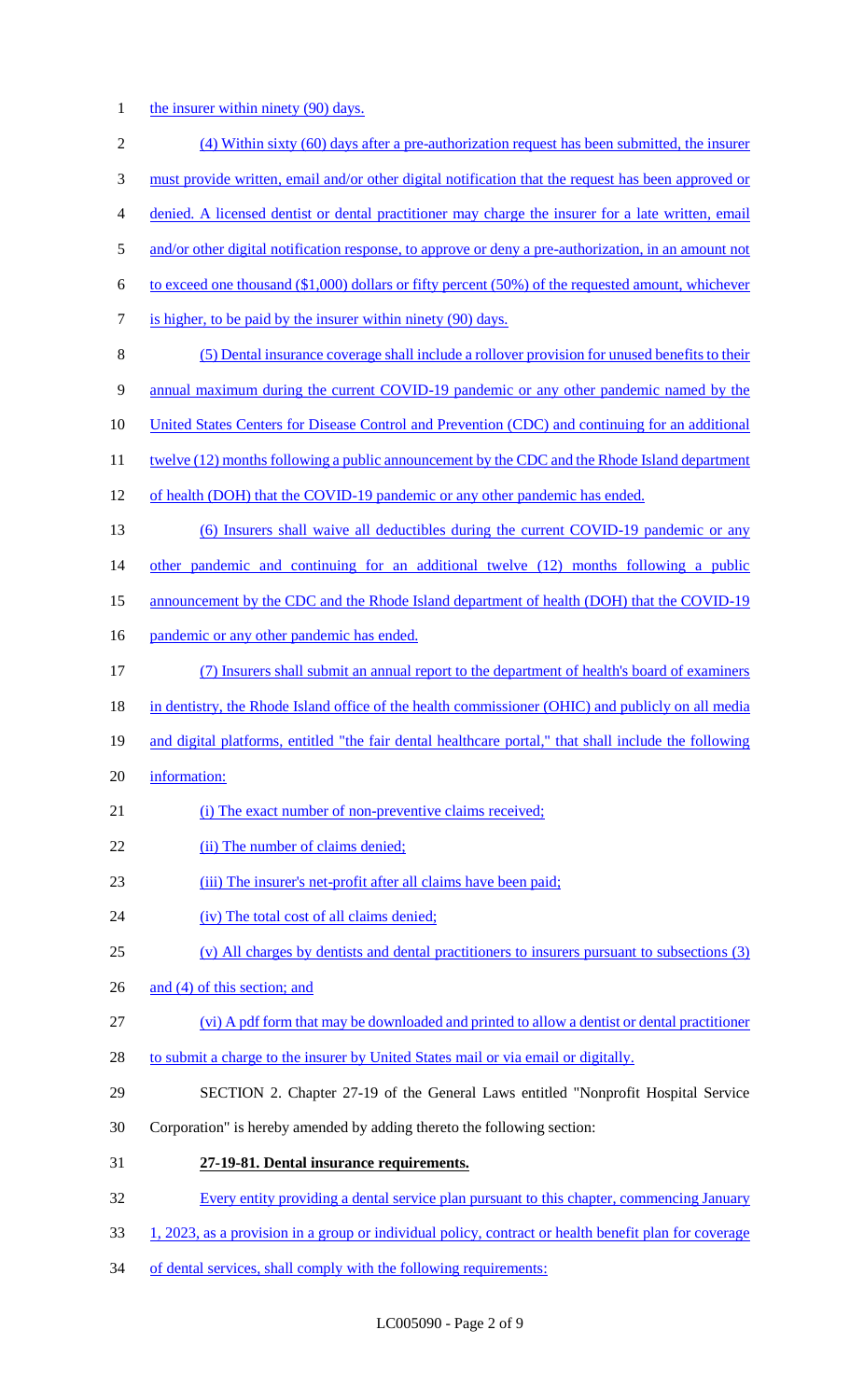(1) Dental insurance coverage shall be provided and deductibles shall not be applied to any preventive service, including healthy mouth cleanings, exams, full-mouth x-rays, panoramic x- rays, cephalometric x-rays and consultations; provided, however, a deductible may be applied to restorative or elective dental treatment. (2) Dental insurance coverage shall include coverage for restorative, endodontic, implant, partial or removable dentures, or major reconstructive care regardless of a pre-existing condition 7 or any earlier treatment. (3) Within four (4) months after a claim for dental insurance coverage has been submitted, the insurer shall provide payment or a written, email and/or other digital notification that the claim has been denied. A licensed dentist or dental practitioner may charge the insurer for a late payment 11 or a late written, email and/or other digital notification of denial in an amount not to exceed one thousand (\$1,000) dollars or fifty percent (50%) of the claim, whichever is higher, to be paid by 13 the insurer within ninety (90) days. (4) Within sixty (60) days after a pre-authorization request has been submitted, the insurer must provide written, email and/or other digital notification that the request has been approved or 16 denied. A licensed dentist or dental practitioner may charge the insurer for a late written, email and/or other digital notification response, to approve or deny a pre-authorization, in an amount not 18 to exceed one thousand (\$1,000) dollars or fifty percent (50%) of the requested amount, whichever 19 is higher, to be paid by the insurer within ninety (90) days. (5) Dental insurance coverage shall include a rollover provision for unused benefits to their 21 annual maximum during the current COVID-19 pandemic or any other pandemic named by the 22 United States Centers for Disease Control and Prevention (CDC) and continuing for an additional twelve (12) months following a public announcement by the CDC and the Rhode Island department 24 of health (DOH) that the COVID-19 pandemic or any other pandemic has ended. (6) Insurers shall waive all deductibles during the current COVID-19 pandemic and any 26 other pandemic and continuing for an additional twelve (12) months following a public 27 announcement by the CDC and the Rhode Island department of health (DOH) that the COVID-19 28 pandemic or any other pandemic has ended. (7) Insurers shall submit an annual report to the department of health's board of examiners in dentistry, the Rhode Island office of the health commissioner (OHIC) and publicly on all media and digital platforms, entitled "the fair dental healthcare portal," that shall include the following information: (i) The exact number of non-preventive claims received; 34 (ii) The number of claims denied;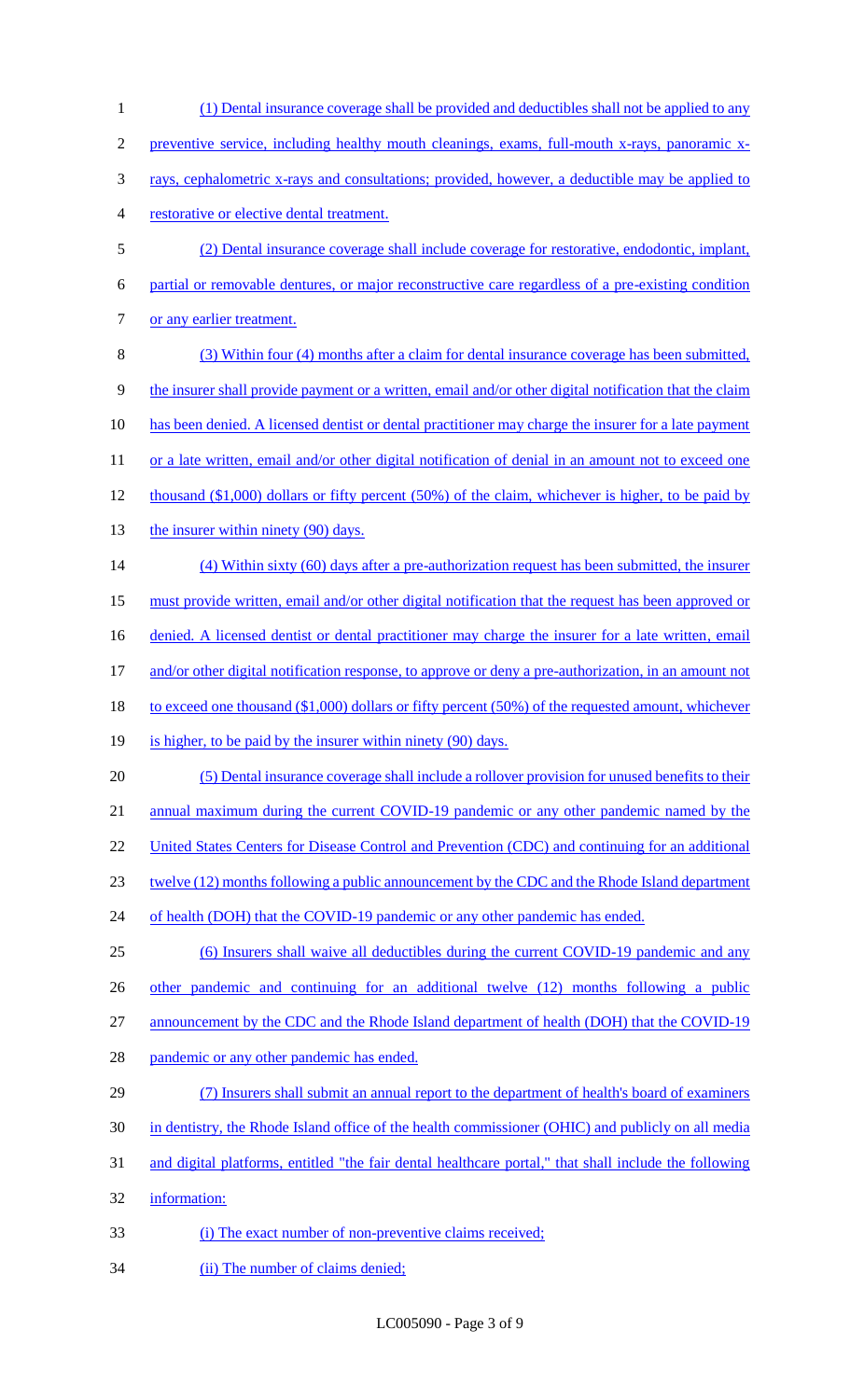(iv) The total cost of all claims denied; (v) All charges by dentists and dental practitioners to insurers pursuant to subsections (3) and (4) of this section; and (vi) A pdf form that may be downloaded and printed to allow a dentist or dental practitioner to submit a charge to the insurer by United States mail or via email or digitally. SECTION 3. Chapter 27-20 of the General Laws entitled "Nonprofit Medical Service Corporations" is hereby amended by adding thereto the following section: **27-20-77. Dental insurance requirements.** 10 Every entity providing a dental service plan pursuant to this chapter, commencing January 11 1, 2023, as a provision in a group or individual policy, contract or health benefit plan for coverage of dental services, shall comply with the following requirements: (1) Dental insurance coverage shall be provided and deductibles shall not be applied to any 14 preventive service, including healthy mouth cleanings, exams, full-mouth x-rays, panoramic x- rays, cephalometric x-rays and consultations; provided, however, a deductible may be applied to 16 restorative or elective dental treatment. (2) Dental insurance coverage shall include coverage for restorative, endodontic, implant, 18 partial or removable dentures, or major reconstructive care regardless of a pre-existing condition 19 or any earlier treatment. (3) Within four (4) months after a claim for dental insurance coverage has been submitted, 21 the insurer shall provide payment or a written, email and/or other digital notification that the claim 22 has been denied. A licensed dentist or dental practitioner may charge the insurer for a late payment or a late written, and/or digital notification of denial in an amount not to exceed one thousand (\$1,000) dollars or fifty percent (50%) of the claim, whichever is higher, to be paid by the insurer within ninety (90) days. (4) Within sixty (60) days after a pre-authorization request has been submitted, the insurer must provide written, email and/or other digital notification that the request has been approved or 28 denied. A licensed dentist or dental practitioner may charge the insurer for a late written, email 29 and/or other digital notification response, to approve or deny a pre-authorization, in an amount not to exceed one thousand (\$1,000) dollars or fifty percent (50%) of the requested amount, whichever 31 is higher, to be paid by the insurer within ninety (90) days. (5) Dental insurance coverage shall include a rollover provision for unused benefits to their annual maximum during the current COVID-19 pandemic or any other pandemic named by the United States Centers for Disease Control and Prevention (CDC) and continuing for an additional

1 (iii) The insurer's net-profit after all claims have been paid;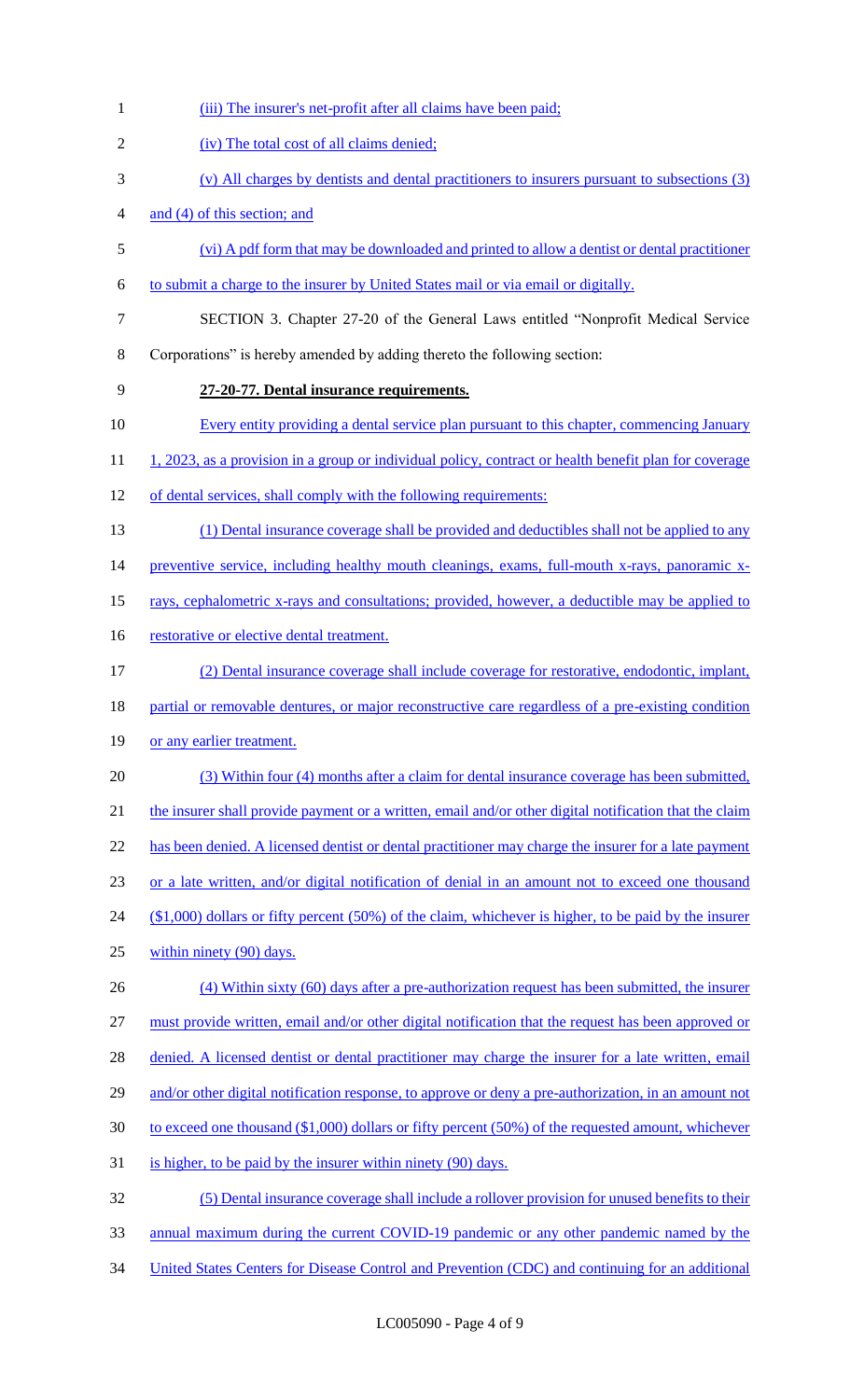1 twelve (12) months following a public announcement by the CDC and the Rhode Island department 2 of health (DOH) that the COVID-19 pandemic or any other pandemic has ended. (6) Insurers shall waive all deductibles during the current COVID-19 pandemic or any other pandemic and continuing for an additional twelve (12) months following a public 5 announcement by the CDC and the Rhode Island department of health (DOH) that the COVID-19 pandemic or any other pandemic has ended. (7) Insurers shall submit an annual report to the department of health's board of examiners in dentistry, the Rhode Island office of the health commissioner (OHIC) and publicly on all media and digital platforms, entitled "the fair dental healthcare portal," that shall include the following information: 11 (i) The exact number of non-preventive claims received; 12 (ii) The number of claims denied; 13 (iii) The insurer's net-profit after all claims have been paid; (iv) The total cost of all claims denied; (v) All charges by dentists and dental practitioners to insurers pursuant to subsections (3) 16 and (4) of this section; and (vi) A pdf form that may be downloaded and printed to allow a dentist or dental practitioner 18 to submit a charge to the insurer by United States mail or via email or digitally. SECTION 4. Chapter 27-20.1 of the General Laws entitled "Nonprofit Dental Service Corporations" is hereby amended by adding thereto the following section: **27-20.1-23. Dental insurance requirements.** Every entity providing a dental service plan pursuant to this chapter, commencing January 1, 2023, as a provision in a group or individual policy, contract or health benefit plan for coverage 24 of dental services, shall comply with the following requirements: (1) Dental insurance coverage shall be provided and deductibles shall not be applied to any preventive service, including healthy mouth cleanings, exams, full-mouth x-rays, panoramic x- rays, cephalometric x-rays and consultations; provided, however, a deductible may be applied to 28 restorative or elective dental treatment. (2) Dental insurance coverage shall include coverage for restorative, endodontic, implant, partial or removable dentures, or major reconstructive care regardless of a pre-existing condition or any earlier treatment. (3) Within four (4) months after a claim for dental insurance coverage has been submitted, the insurer shall provide payment or a written email and/or other digital notification that the claim has been denied. A licensed dentist or dental practitioner may charge the insurer for a late payment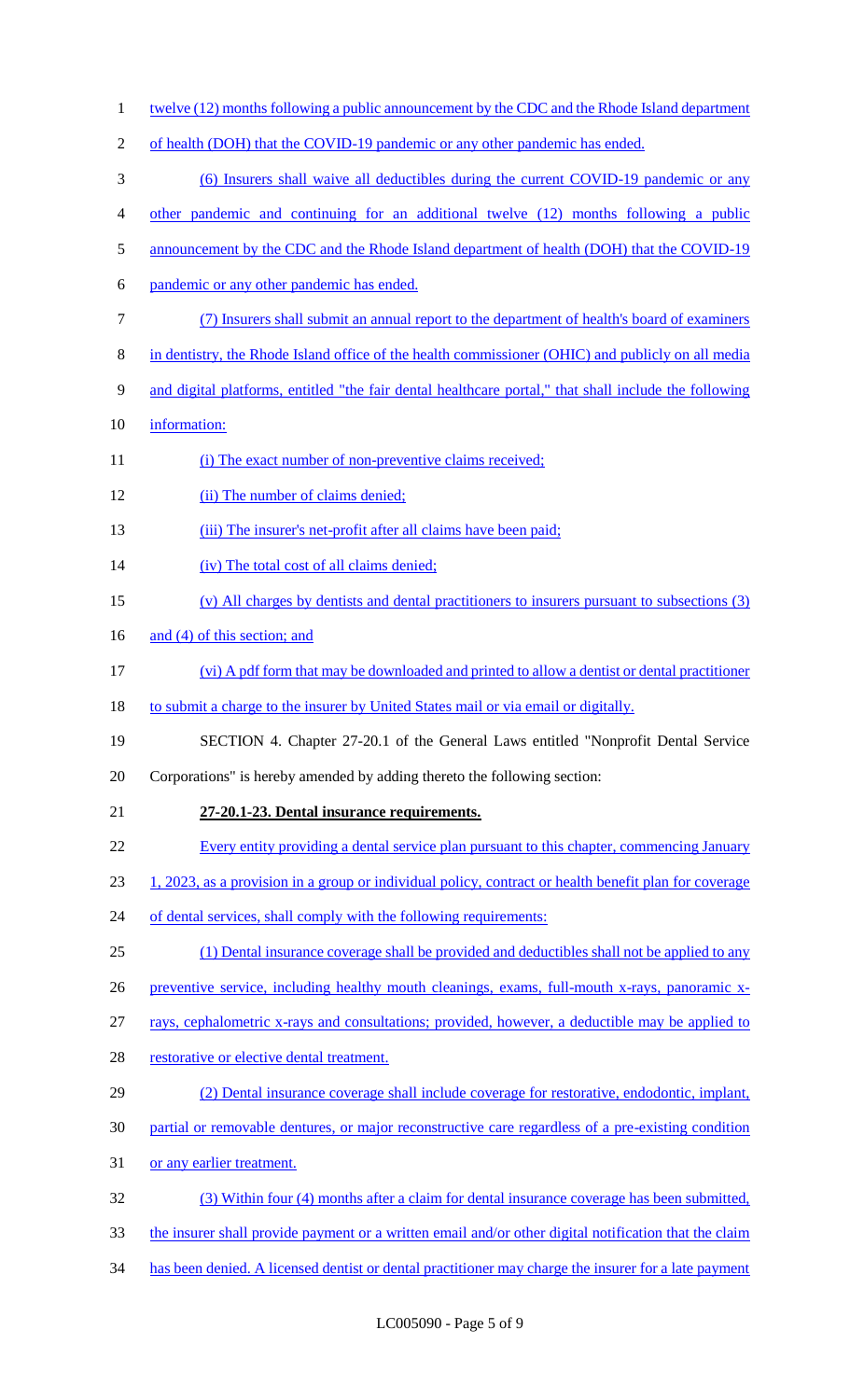1 or a late written and/or digital notification of denial in an amount not to exceed one thousand (\$1,000) dollars or fifty percent (50%) of the claim, whichever is higher, to be paid by the insurer within ninety (90) days. (4) Within sixty (60) days after a pre-authorization request has been submitted, the insurer must provide written, email and/or other digital notification that the request has been approved or denied. A licensed dentist or dental practitioner may charge the insurer for a late written, email and/or other digital notification response, to approve or deny a pre-authorization, in an amount not to exceed one thousand (\$1,000) dollars or fifty percent (50%) of the requested amount, whichever is higher, to be paid by the insurer within ninety (90) days. (5) Dental insurance coverage shall include a rollover provision for unused benefits to their 11 annual maximum during the current COVID-19 pandemic or during any other pandemic named by 12 the United States Centers for Disease Control and Prevention (CDC) and continuing for an 13 additional twelve (12) months following a public announcement by the CDC and the Rhode Island 14 department of health (DOH) that the COVID-19 pandemic or any other pandemic has ended. (6) Insurers must waive all deductibles during the current COVID-19 pandemic or during 16 any other pandemic and continuing for an additional twelve (12) months following a public 17 announcement by the CDC and the Rhode Island department of health (DOH) that the COVID-19 18 pandemic or any other pandemic has ended. (7) Insurers shall submit an annual report to the department of health's board of examiners in dentistry, the Rhode Island office of the health commissioner (OHIC) and publicly on all media and digital platforms, entitled "the fair dental healthcare portal," that shall include the following information: 23 (i) The exact number of non-preventive claims received; 24 (ii) The number of claims denied; (iii) The insurer's net-profit after all claims have been paid; 26 (iv) The total cost of all claims denied; (v) All charges by dentists and dental practitioners to insurers pursuant to subsections (3) 28 and (4) of this section; and (vi) A pdf form that may be downloaded and printed to allow a dentist or dental practitioner to submit a charge to the insurer by United States mail or via email or digitally. SECTION 5. Chapter 27-41 of the General Laws entitled "Health Maintenance Organizations" is hereby amended by adding thereto the following section: **27-41-94. Dental insurance requirements.** Every entity providing a dental service plan pursuant to this chapter, commencing January 1,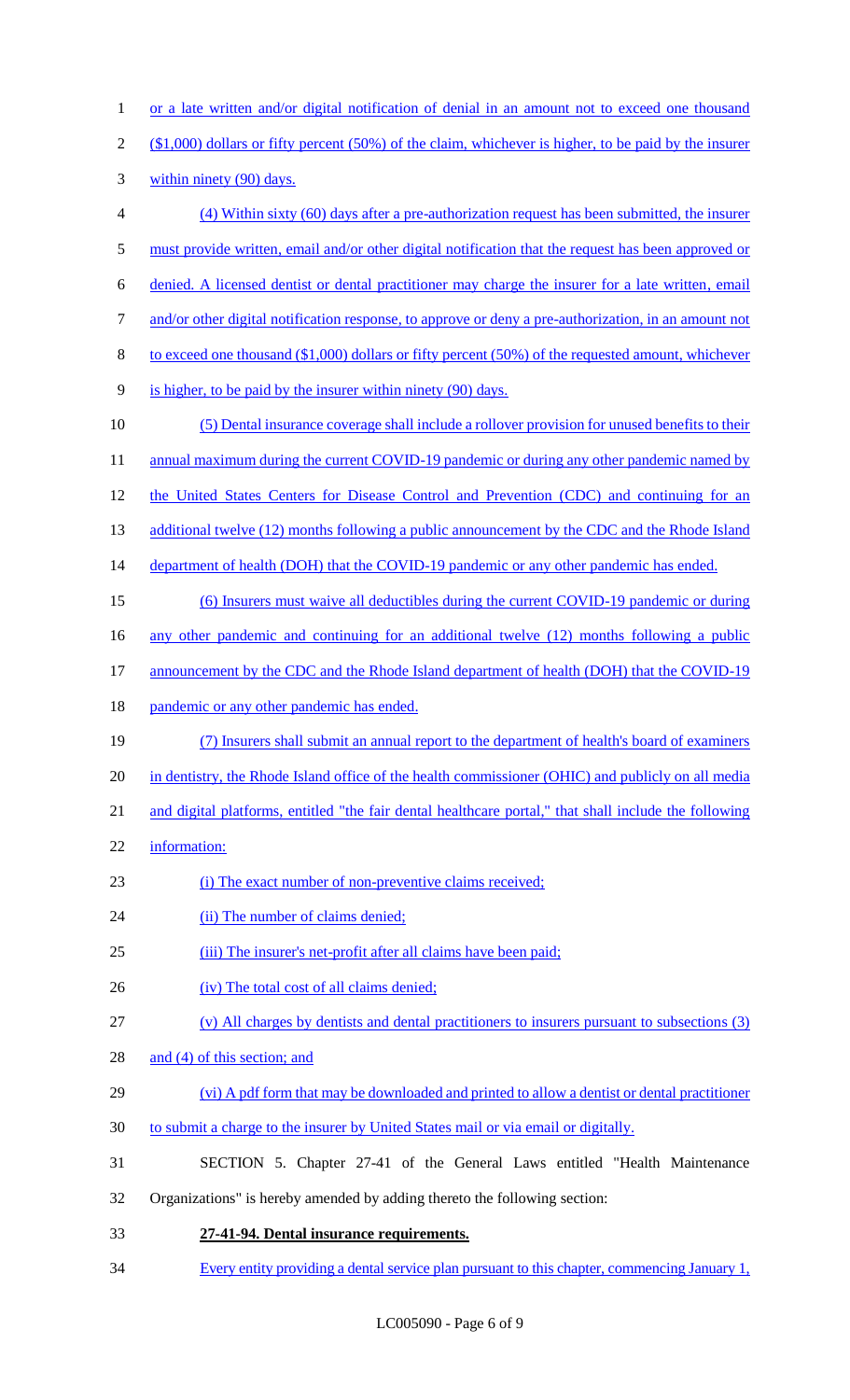1 2023, as a provision in a group or individual policy, contract or health benefit plan for coverage of 2 dental services, shall comply with the following requirements: 3 (1) Dental insurance coverage shall be provided and deductibles shall not be applied to any 4 preventive service, including healthy mouth cleanings, exams, full-mouth x-rays, panoramic x-rays, 5 cephalometric x-rays and consultations; provided, however, a deductible may be applied to restorative 6 or elective dental treatment. 7 (2) Dental insurance coverage shall include coverage for restorative, endodontic, implant, 8 partial or removable dentures, or major reconstructive care regardless of a pre-existing condition or 9 any earlier treatment. 10 (3) Within four (4) months after a claim for dental insurance coverage has been submitted, 11 the insurer must provide payment or a written, and/or other digital notification that the claim has been 12 denied. A licensed dentist or dental practitioner may charge the insurer for a late payment or a late 13 written, email and/or other digital notification of denial in an amount not to exceed one thousand 14 (\$1,000) dollars or fifty percent (50%) of the claim, whichever is higher, to be paid by the insurer 15 within ninety (90) days. 16 (4) Within sixty (60) days after a pre-authorization request has been submitted, the insurer 17 must provide written, email and/or other digital notification that the request has been approved or 18 denied. A licensed dentist or dental practitioner may charge the insurer for a late written, email and/or 19 other digital notification response, to approve or deny a pre-authorization, in an amount not to exceed 20 one thousand (\$1,000) dollars or fifty percent (50%) of the requested amount, whichever is higher, to 21 be paid by the insurer within ninety (90) days. 22 (5) Dental insurance coverage shall include a rollover provision for unused benefits to their 23 annual maximum during the current COVID-19 pandemic or during any other pandemic named by 24 the United States Centers for Disease Control and Prevention (CDC) and continuing for an additional 25 twelve (12) months following a public announcement by the CDC and the Rhode Island department 26 of health (DOH) that the COVID-19 pandemic or other pandemic has ended. 27 (6) Insurers shall waive all deductibles during the current COVID-19 pandemic or during any 28 other pandemic and continuing for an additional twelve (12) months following a public 29 announcement by the CDC and the Rhode Island department of health (DOH) that the COVID-19 30 pandemic or other pandemic has ended. 31 (7) Insurers shall submit an annual report to the department of health's board of examiners in 32 dentistry, the Rhode Island office of the health commissioner (OHIC) and publicly on all media and 33 digital platforms, entitled "the fair dental healthcare portal," that shall include the following 34 information: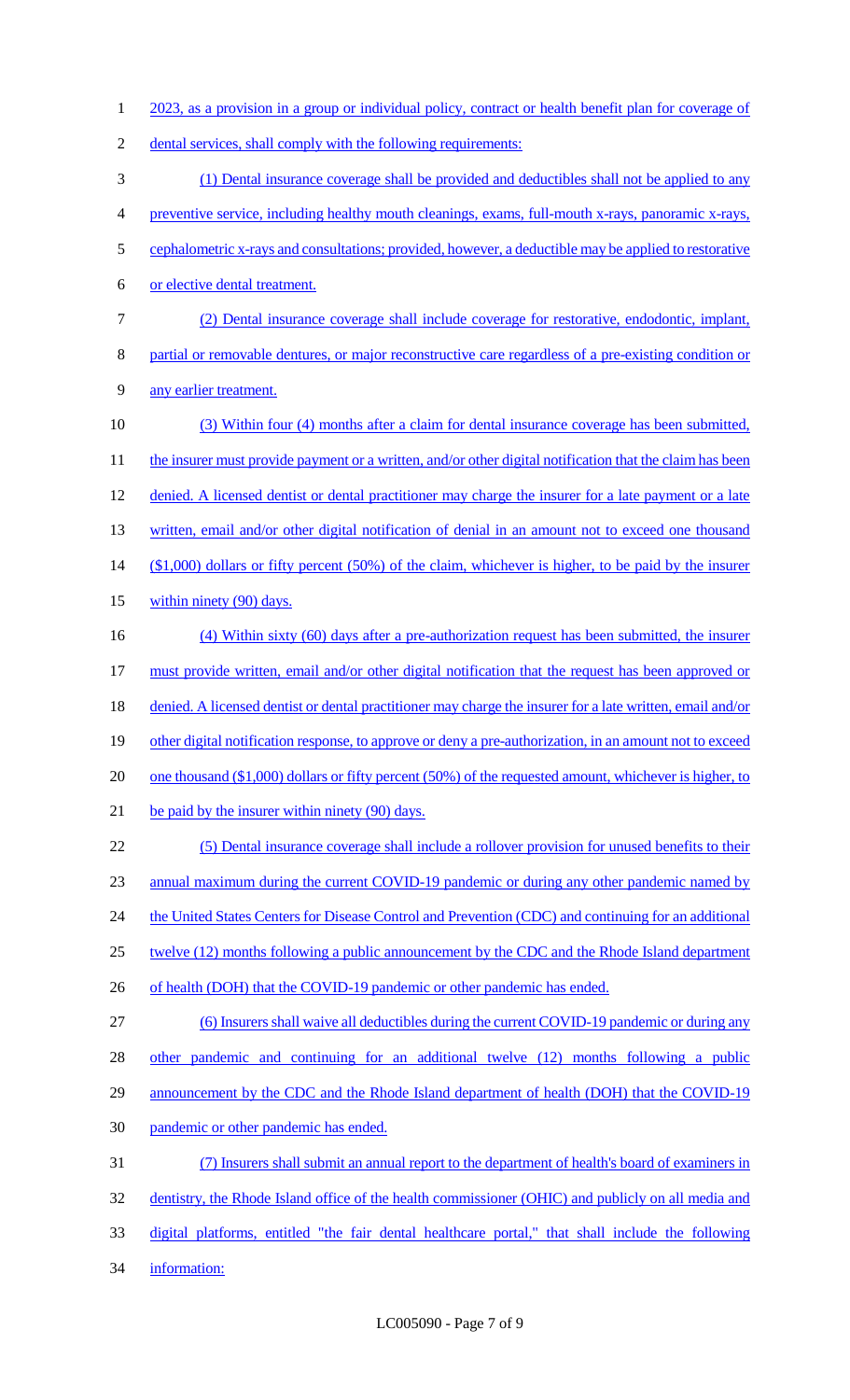- 1 (i) The exact number of non-preventive claims received;
- 2 (ii) The number of claims denied;
- 3 (iii) The insurer's net-profit after all claims have been paid;
- 4 (iv) The total cost of all claims denied;
- 5 (v) All charges by dentists and dental practitioners to insurers pursuant to subsections (3) and
- 6  $(4)$  of this section; and
- 7 (vi) A pdf form that may be downloaded and printed to allow a dentist or dental practitioner
- 8 to submit a charge to the insurer by United States mail or via email or digitally.
- 9 SECTION 6. This act shall take effect upon passage.

======== LC005090 ========